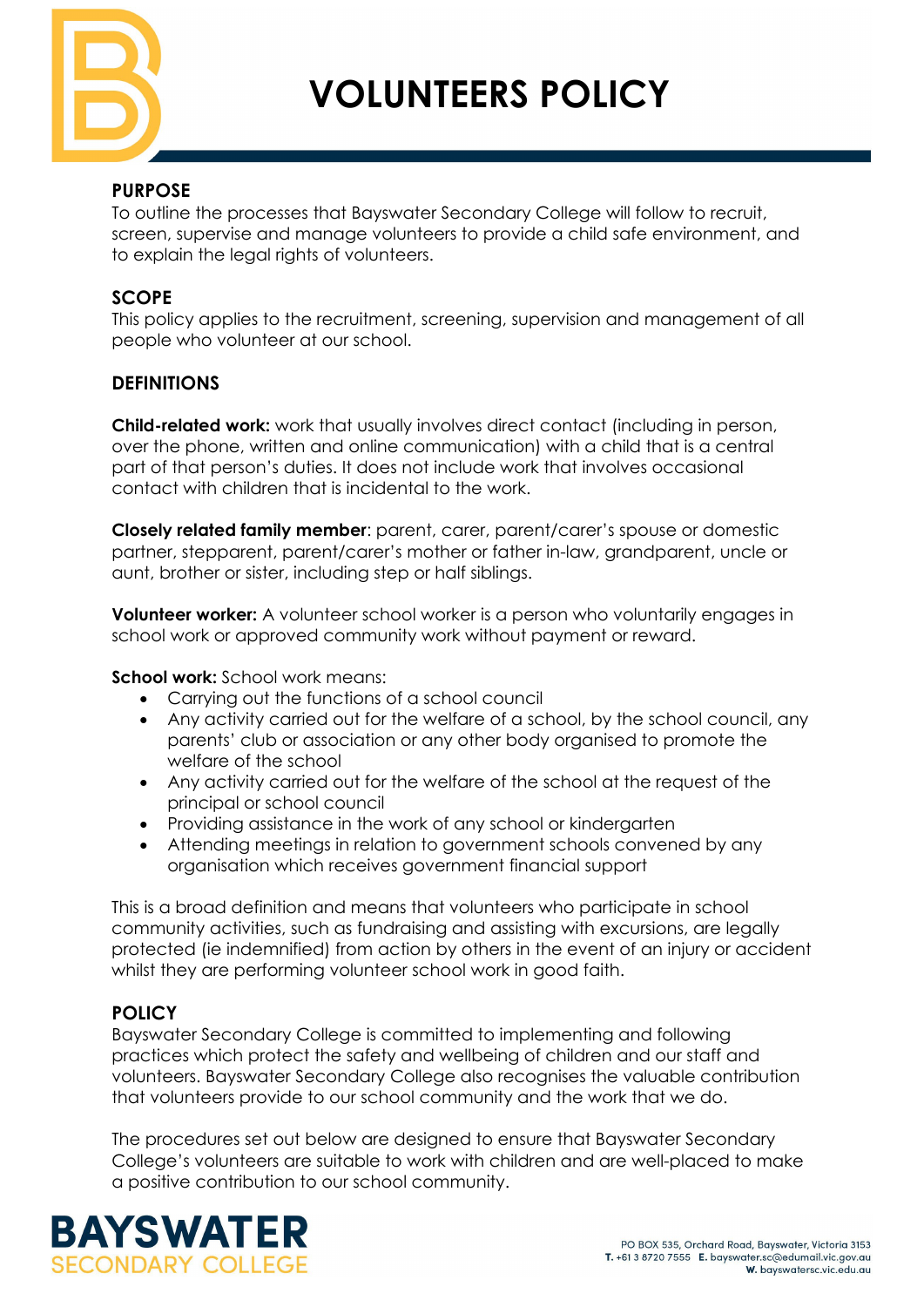# **BECOMING A VOLUNTEER**

Members of our school community who would like to volunteer are encouraged to respond to calls for volunteers throughout the year.

# **COVID-19 VACCINATION INFORMATION**

Under the directions issued by the Victorian Chief Health Officer, volunteers attending school to work are required to be vaccinated or provide evidence that they are medically excepted. Our school is required to collect, record and hold vaccination information from relevant visitors and volunteers to ensure they meet these requirements.

For further information on this process, refer to our school's COVID-19 Mandatory Vaccination – Information Collection and Storage Procedures.

For Department policy on COVID-19 mandatory vaccinations for visitors, including advice on the type of information that schools are required to collect, record and hold, refer to:

COVID-19 Vaccinations – [Visitors and Volunteers Working on School Sites](https://www2.education.vic.gov.au/pal/covid-19-vaccinations-visitors-volunteers/policy)

# **SUITABILITY CHECKS INCLUDING WORKING WITH CHILDREN CLEARANCES**

### **WORKING WITH STUDENTS**

Bayswater Secondary College values the many volunteers that assist with our College programs and operation. To ensure that we are meeting our legal obligations under the Worker Screening Act and the Child Safe Standards, Bayswater Secondary College is required to undertake suitability checks which in most cases will involve asking for evidence of a Working With Children (WWC) Clearance and may also involve undertaking reference, proof of identity and work history involving children checks.

Considering our legal obligations, and our commitment to ensuring that Bayswater Secondary College is a child safe environment, we will require volunteers to obtain a WWC Clearance and produce their valid card to the Business Manager for verification in the following circumstances:

- Volunteers who are not parent/family members of any student at the school if they are engaged in child-related work regardless of whether they are being supervised.
- Parent/family volunteers who are assisting with any classroom or school activities involving direct contact with children in circumstances where the volunteer's child is not participating, or does not ordinarily participate in, the activity.
- Parent/family volunteers who assist with excursions (including swimming), camps and similar events, regardless of whether their own child is participating or not.
- Parent/family volunteers who regularly assist in school activities, regardless of whether their own child is participating or not

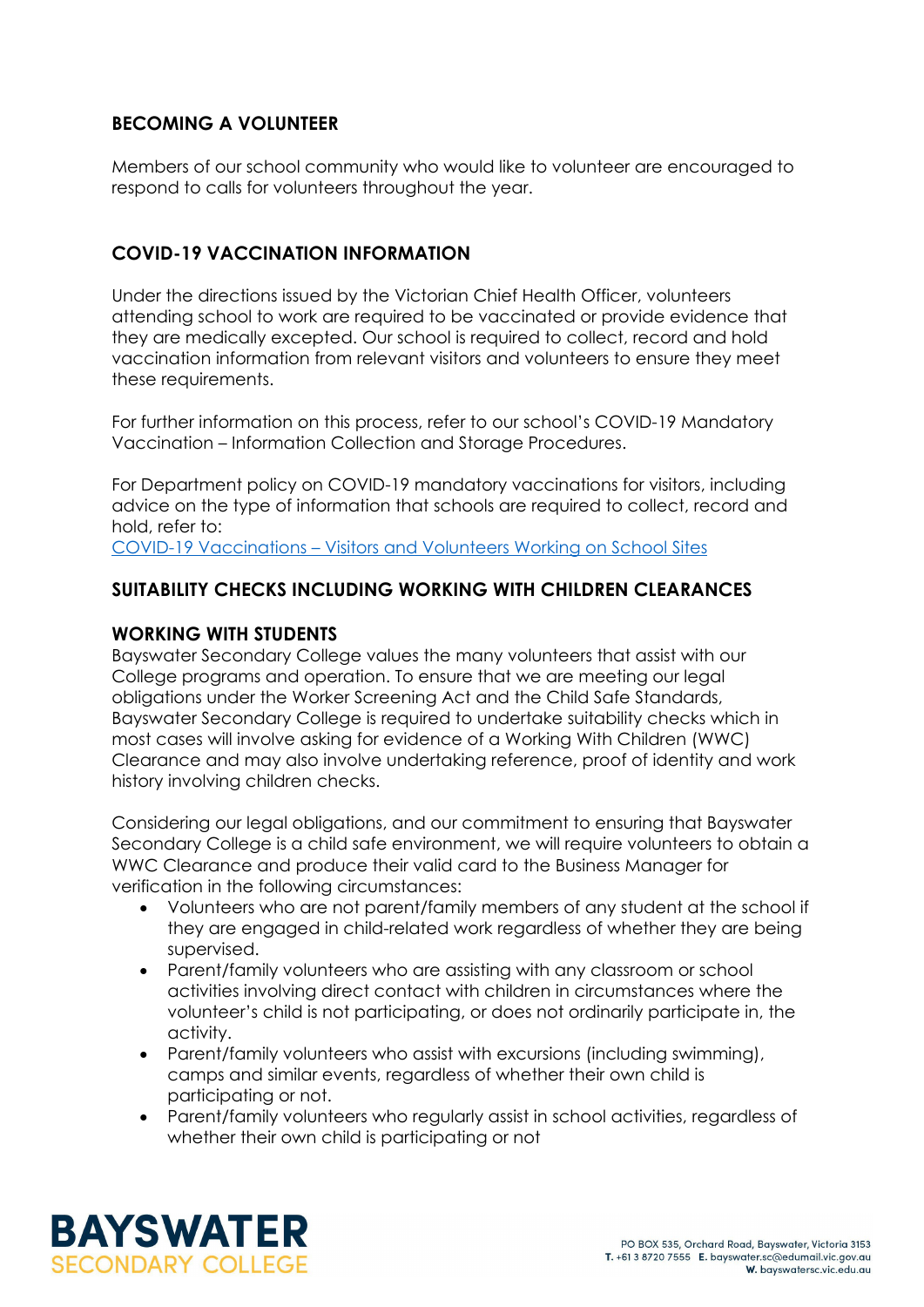• Parent/community School Council members sitting on School Council with student School Council members, regardless of whether their own child is a student member or not

In addition, depending on the nature of the volunteer work, our school may ask the volunteer to provide other suitability checks at its discretion (for example, references, work history involving children and/or qualifications). Proof of identity may also be required in some circumstances.

# **NON CHILD-RELATED WORK**

On some occasions, parents and other members of the school community may volunteer to do work that is not child-related. For example, volunteering on the weekend for gardening, maintenance, working bees, parents and friends club coordination, school council, participating in sub-committees of school council, fete coordination, other fundraising groups that meet in the evenings during which children will not be, or would not reasonably be expected to be, present.

At Bayswater Secondary College, volunteers for this type of work will still be required to provide a valid WWC Clearance.

School council members and volunteers on any sub-committee of School Council will be asked to provide evidence of a valid WWC Clearance. Whilst we acknowledge that these volunteers will not be engaging in child-related work as part of their role, even when there is a student sitting on the School Council, we believe that it is important that our volunteers who are involved in making important decisions about our school which will have an impact on students do have a valid WWC Clearance

## **MANAGEMENT AND SUPERVISION**

Volunteer workers will be expected to comply with any reasonable direction of the principal (or their nominee). This will include the requirement to follow our school's policies, including, but not limited to our Child Safety Policy, our Child Safety Code of Conduct and our Statement of Values and School Philosophy. Volunteer workers will also be expected to act consistently with Department of Education and Training policies, to the extent that they apply to volunteer workers, including the Department's policies relating to Equal Opportunity and Anti-Discrimination, Sexual Harassment and Workplace Bullying.

The principal has the discretion to make a decision about the ongoing suitability of a volunteer worker and may determine at any time whether or not a person is suitable to volunteer at Bayswater Secondary College.

Bayswater Secondary College will provide any appropriate induction and/or training for all volunteer workers. The principal (or their nominee) will determine what induction and/or training is necessary depending on what type of work the volunteer will be engaged in and will ensure a record is kept of the induction undertaken.

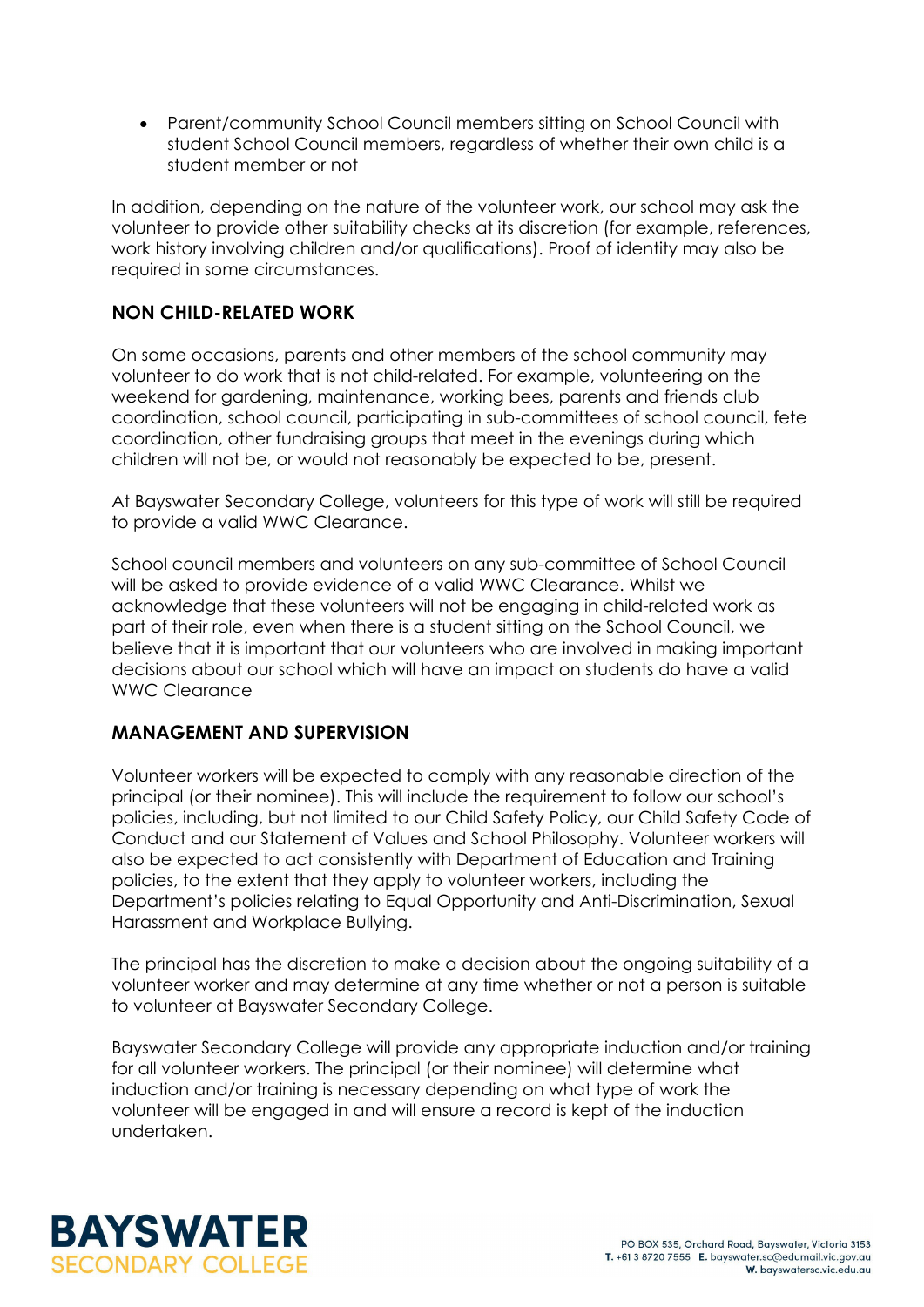All volunteers will be provided induction in relation to Bayswater Secondary College's child safety practices, including reporting obligations and procedures. Our school has a Child Safety Responding and Reporting Obligations Policy and Procedures which all staff and volunteers should be aware of.

The principal (or their nominee) will determine what supervision, if any, of volunteers is required for the type of work being performed.

### **COMPENSATION**

#### **Personal injury**

Volunteer workers are covered by the Department of Education and Training's Workers' Compensation Policy if they suffer personal injury in the course of engaging in school work.

#### **Property damage**

If a volunteer worker suffers damage to their property in the course of carrying out school work, the Minister (or delegate) may authorise such compensation as they consider reasonable in the circumstances. Claims of this nature should be directed to the principal who will direct them to the Department's Legal Division.

#### **Public liability insurance**

The Department of Education and Training's public liability insurance policy applies when a volunteer worker engaged in school work is legally liable for:

- a claim for bodily injury to a third party
- damage to or the destruction of a third party's property.

### **COMMUNICATION**

This policy will be communicated to our school community in the following ways:

- Available publicly on our school's website
- Included in induction processes for relevant staff
- Made available in hard copy from school administration upon request

## **RELATED POLICIES AND RESOURCES**

Bayswater Secondary College policies:

- Statement of Values
- Visitor's Policy
- Respect for School Staff Policy
- Child Safe Policy

#### Department policies:

- [Equal Opportunity and Anti-Discrimination](https://www2.education.vic.gov.au/pal/equal-opportunity/policy-and-guidelines)
- [Child Safe Standards](https://www2.education.vic.gov.au/pal/child-safe-standards/policy)
- [Sexual Harassment](https://www2.education.vic.gov.au/pal/sexual-harassment/policy-and-guidelines)
- [Volunteers in Schools](https://www2.education.vic.gov.au/pal/volunteers/policy)
- [Volunteer OHS Management](https://www2.education.vic.gov.au/pal/volunteer-ohs-management/policy)
- [Working with Children and Other Suitability Checks for School Volunteers and](https://www2.education.vic.gov.au/pal/suitability-checks/policy)  **[Visitors](https://www2.education.vic.gov.au/pal/suitability-checks/policy)**
- [Workplace Bullying](https://www2.education.vic.gov.au/pal/workplace-bullying/policy)